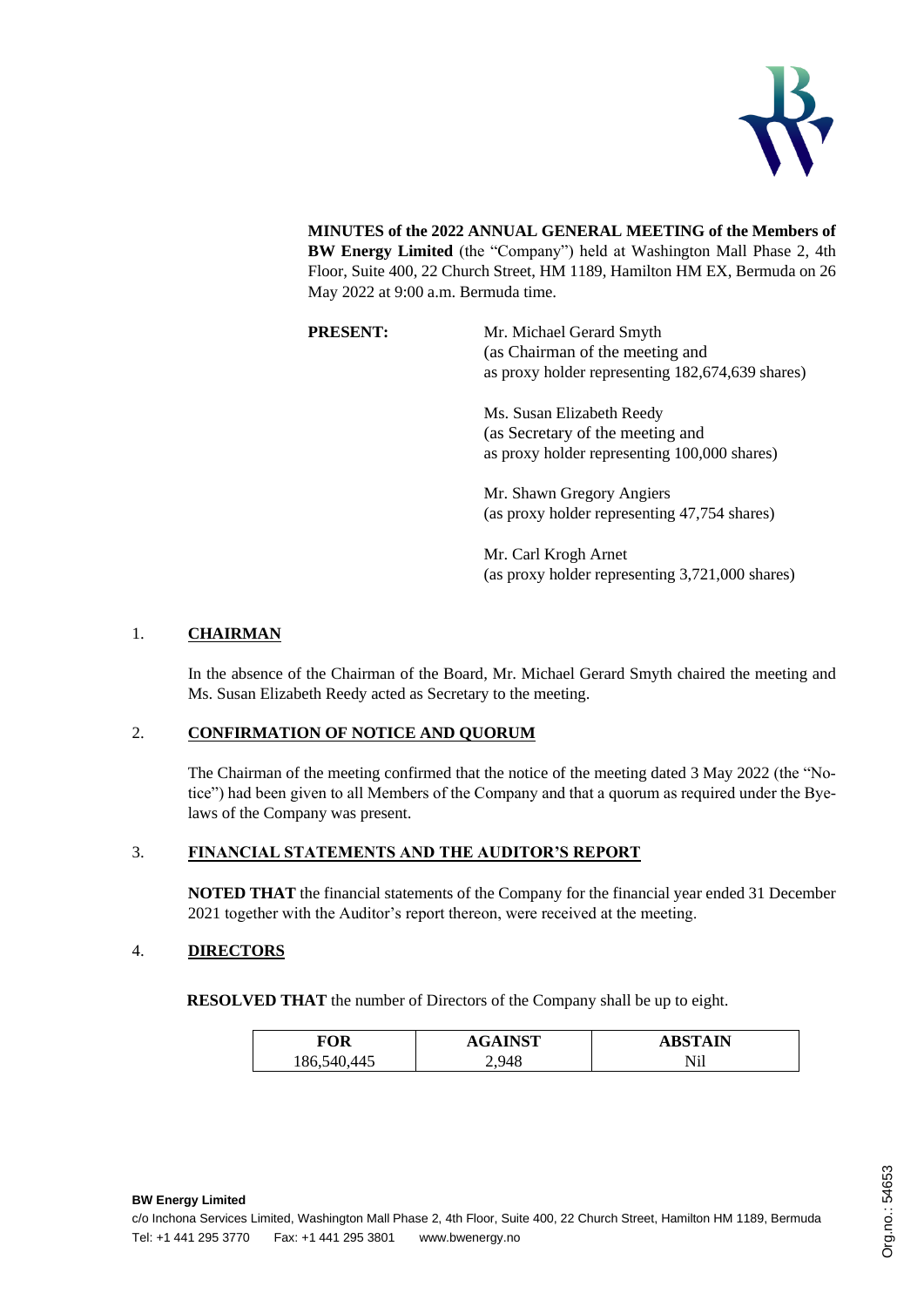

# 5. **ADOPTION OF AMENDED BYE-LAWS OF THE COMPANY**

**RESOLVED THAT** the amendments to the Bye-laws of the Company in the manner as set out in Appendix A of the Notice relating to the reduced term of office of directors and the ability for persons other than the Chairman to be elected as chairman of a general meeting be hereby approved.

| FOR<br>vn   | <b>AGAINST</b> | <b>ABSTAIN</b> |
|-------------|----------------|----------------|
| 186,543,393 | .71<br>N11     | NП             |

## 6. **RE-APPOINTMENT OF DIRECTORS**

#### **RESOLVED THAT:**

a) Mr. Andreas Sohmen-Pao be and is hereby re-elected as a Director for a period of 1 year.

| FOR  | <b>AGAINST</b> | <b>ABSTAIN</b> |
|------|----------------|----------------|
| 177. | .647           | $\mathbf{r}$   |
| 746  | 300            | ,,,,           |

b) Mr. Marco Beenen be and is hereby re-elected as a Director for a period of 1 year.

| <b>FOR</b> | <b>AGAINST</b>     | <b>ABSTAIN</b>   |
|------------|--------------------|------------------|
| 79 94.     | $Q\Lambda$<br>. 60 | $N^{\cdot\cdot}$ |

c) Mr. William Russell Scheirman II be and is hereby re-elected as a Director for a period of 1 year.

| FOR     | <b>AGAINST</b>     | <b>ABSTAIN</b> |
|---------|--------------------|----------------|
| 183,227 | <u>J.JIJ.</u><br>. | $N_{\rm h}$    |

### 7. **APPOINTMENT OF NOMINATION COMMITTEE MEMBER**

**RESOLVED THAT** Ms. Sophie Smith be and is hereby appointed as a member of the Nomination Committee replacing Mr. Andreas Sohmen-Pao.

| <b>FOR</b>             | <b>AGAINST</b>                        | <b>ABSTAIN</b> |
|------------------------|---------------------------------------|----------------|
| .621<br>186,460<br>∪∠⊥ | $\overline{\phantom{a}}$<br>Ωn<br>ے ت | INH            |

## 8. **DIRECTORS' FEES**

**RESOLVED THAT** approval be and is hereby given for the Directors to be paid annual fees at the rate of USD 60,000 for the Directors (other than the Chairman), USD 80,000 for the Chairman, plus